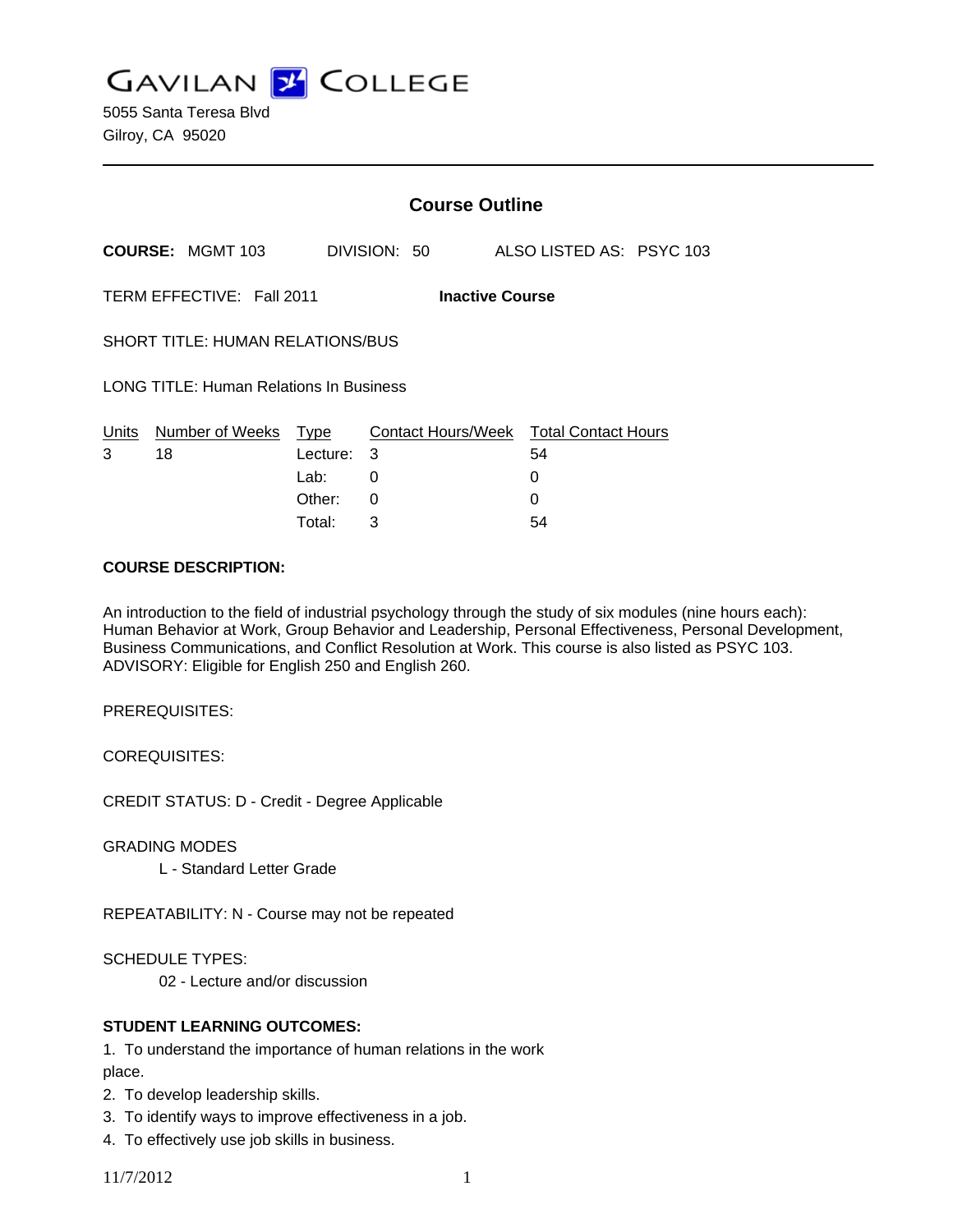- 5. To develop effective communication skills.
- 6. To develop human relaitons skills.

# **CONTENT, STUDENT PERFORMANCE OBJECTIVES, OUT-OF-CLASS ASSIGNMENTS**

Inactive Course: 04/25/2011

MODULE A - HUMAN BEHAVIOR AT WORK

- 1 3 Foundations of Industrial Psychology
- 2 3 Individual Motivation
- 3 3 Cases in Human Relations
- MODULE B GROUP BEHAVIOR AND LEADERSHIP
- 4 3 Group Dynamics
- 5 3 Varieties of Leadership
- 6 3 Developing Leadership
- MODULE C PERSONAL EFFECTIVENESS
- 7 3 Improving Personal Efficiency
- 8 3 Effective Use of Abilities
- 9 3 Job Finding
- MODULE D PERSONAL DEVELOPMENT
- 10 3 Job Skills Development
- 11 3 Training
- 12 3 Personality Improvement
- MODULE E BUSINESS COMMUNICATIONS
- 13 & 14 6 Effective Communication
- 15 3 Problem-Solving
- MODULE F CONFLICT RESOLUTION AT WORK
- 16 3 Conflict and Cooperation
- 17 3 Maturity and Anxiety
- 18 3 Human Relations, Role-Playing, and Psycho-drama
- COURSE OBJECTIVES:
- 1. To explain key concepts and concerns in human relations in business.
- 2. To implement leadership skills.
- 3. To apply personal evaluation techniques.
- 4. To apply personal improvement techniques.
- 5. To implement skills for effective communication.
- 6. To solve typical human relations problems.

## METHODS OF INSTRUCTION:

Lecture, discussions, role play, case study, audio/visual.

## **REPRESENTATIVE TEXTBOOKS:**

To be determined.

## **ARTICULATION and CERTIFICATE INFORMATION**

 Associate Degree: CSU GE: IGETC: CSU TRANSFER: